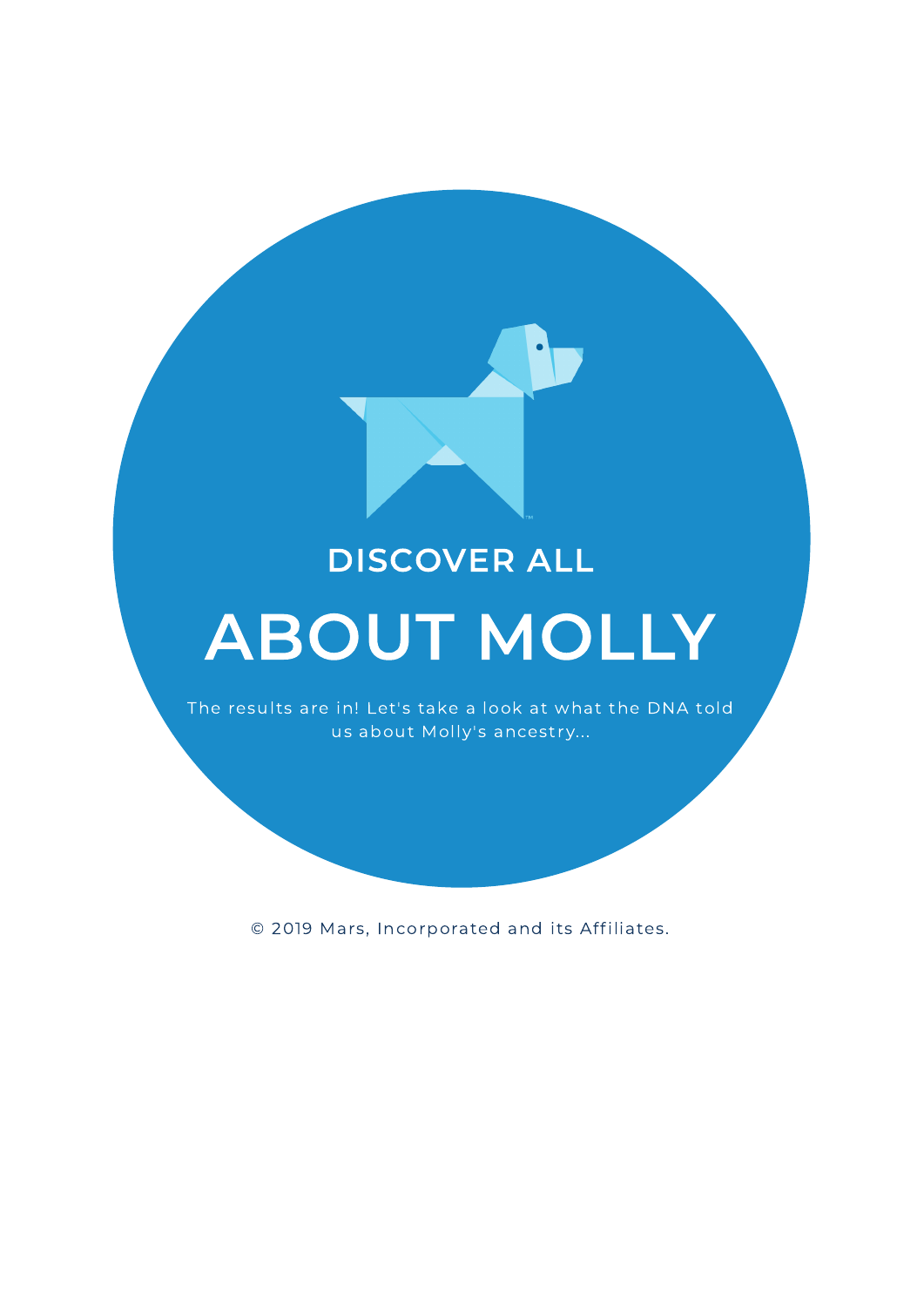## MOLLY'S BREED BY PERCENTAGE



Exciting news, the results are in! Here's what makes Molly so unique. Using the data generated from Molly's DNA, our sophisticated computer algorithm performed over 17 million calculations! What you see here is Molly's ancestry by percentage.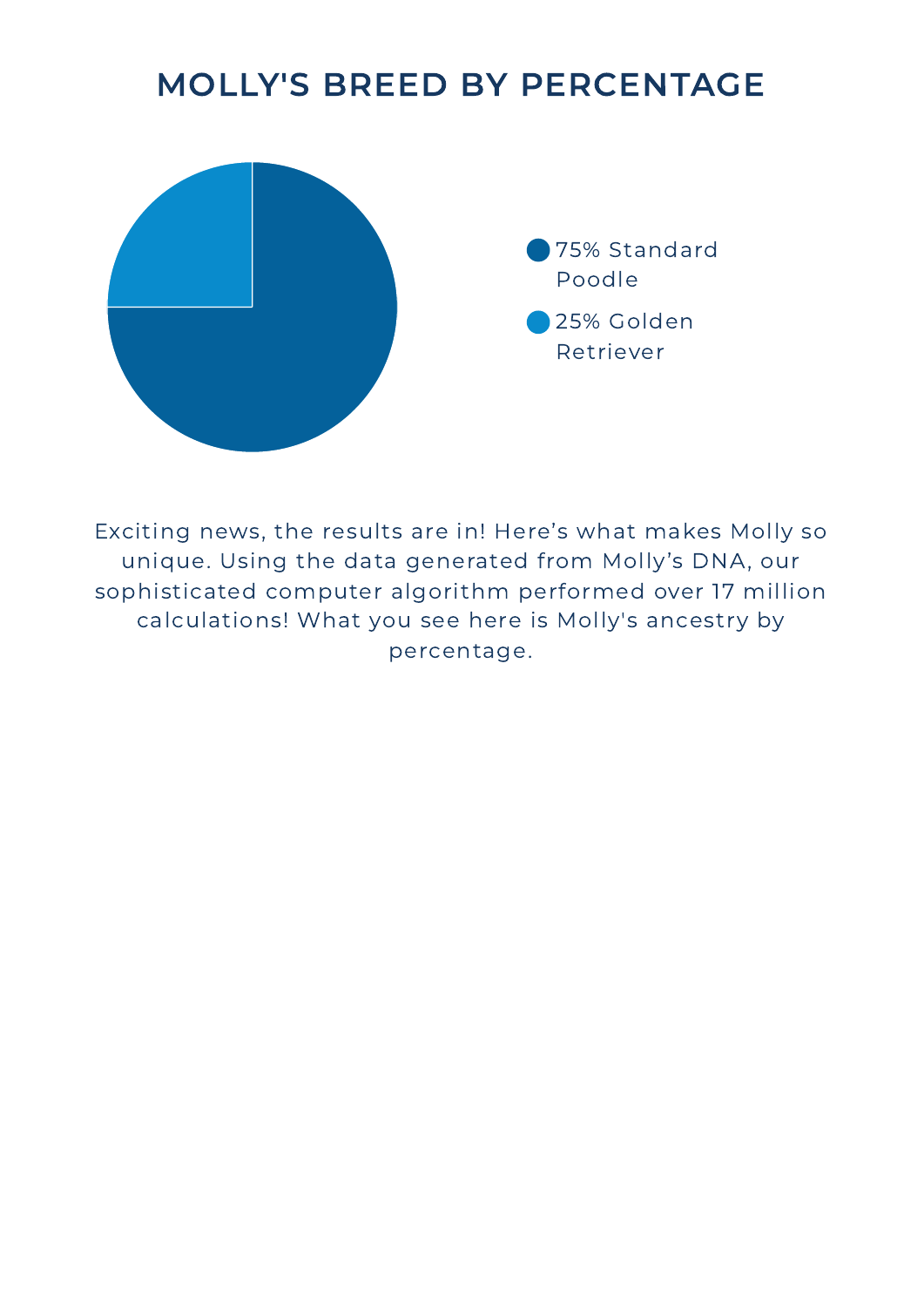## STANDARD POODLE

#### SMART AND PLACID DOGS.

- Intelligent, calm, and usually friendly dogs.
- Some can have a high amount of energy.
- Have a sensitive nature and respond well to motivational tools such as treats or favorite toys in a reward-based approach to training.
- Generally good family dogs.



#### DID YOU KNOW?

The fact that Poodles have been featured in royal artwork since the 1500s is probably part of the reason many think they're a French breed. But they're actually not. Instead, these smart and placid dogs are shrouded in mystery when it comes to their origin. Some experts say they originated in Central Europe or Russia, while others cite Spain or Portugal. What is not disputed, however, was their modern traits were developed in France. Although they're thought of as ornamental lap dogs, they are technically gun dogs with an excellent reputation for bird hunting and water retrieval. Their name has its roots in an old German word meaning 'to splash about' - a reference to their fondness for water. There's no question our feelings for these amazing dogs run pretty deep.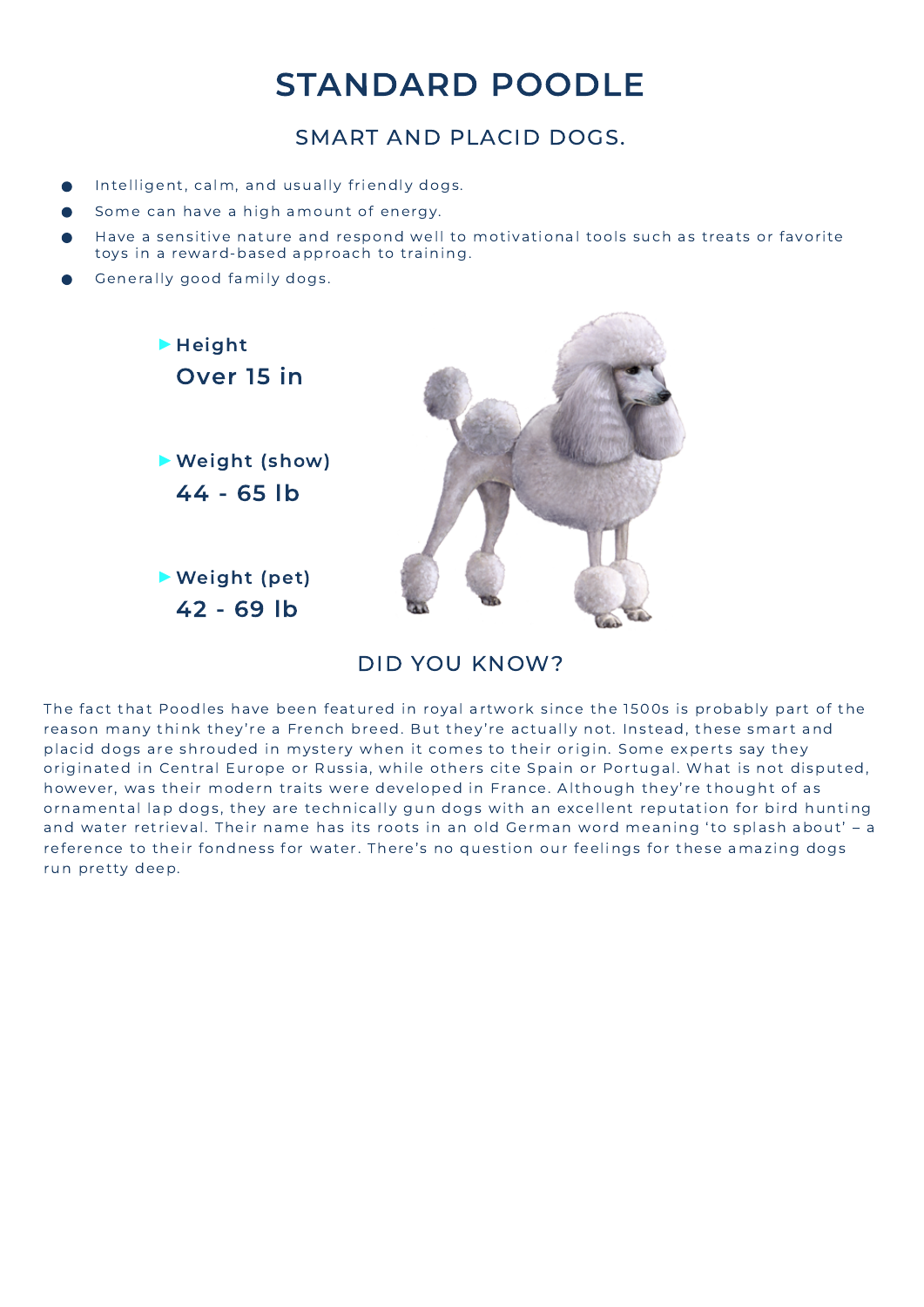## GOLDEN RETRIEVER

#### WHO DOESN'T LOVE THESE INTELLIGENT, KIND AND LOYAL DOGS?

- Happy-go-lucky, calm, or easy-going dogs, although some can be energetic or nervous.
- Usually friendly and are generally good family dogs.
- Enjoys sports such as hunting, tracking, agility and retrieving items such as floating toys that use the breed's swimming ability.
- Quite food motivated, which may make it easier to teach the Golden Retriever to drop retrieved items not intended for play.



#### DID YOU KNOW?

Who doesn't love these intelligent, kind and loyal dogs? They're originally from 19th century Scotland, where they were bred as hunting dogs, retrieving game from land and water. Not many people know that one Sir Dudley Majoribanks, Lord of Tweedmouth, spent twenty years secretly developing the breed. They say he began with a yellow dog from Brighton and a Tweedwater Spaniel (now extinct). Later, he introduced Labrador Retrievers, Newfoundlands, Red Setters and Bloodhounds into the mix. Although first called 'Golden Flat Coats', the breed was eventually introduced to America, where they became known as Golden Retrievers. And just about everyone's favorite dog.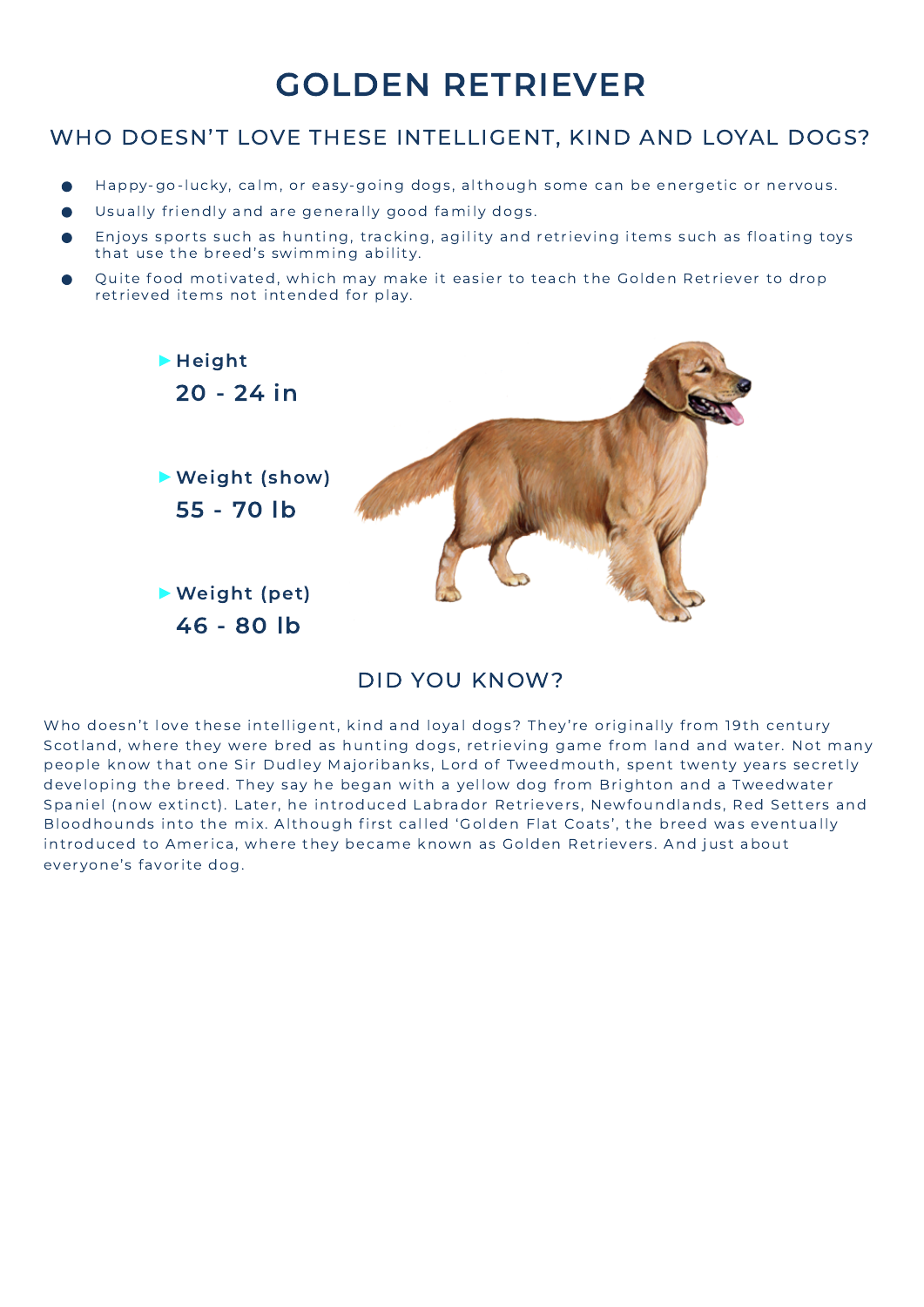## MOLLY'S FAMILY TREE

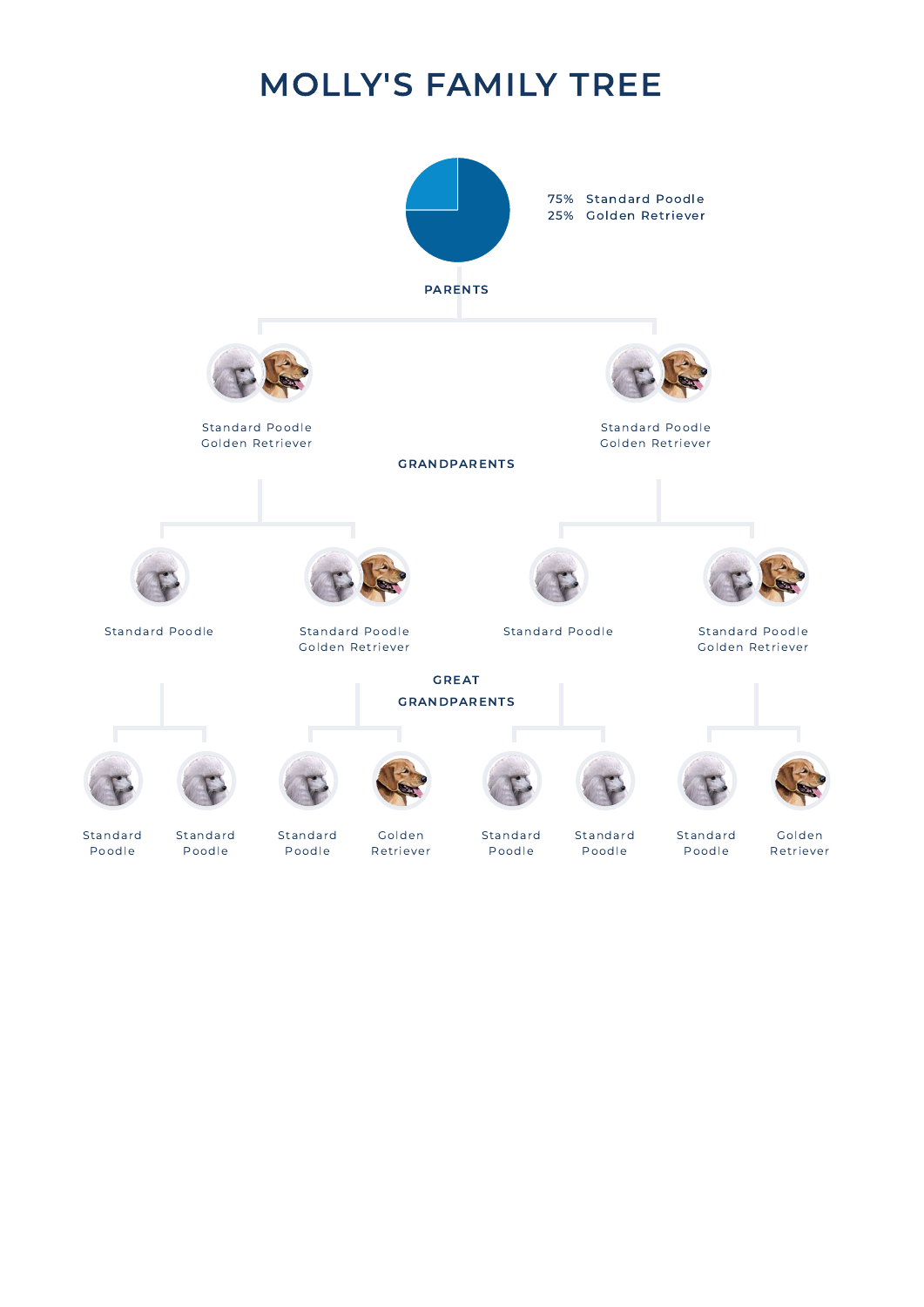## MOLLY'S HEALTH RESULTS

#### SAMPLE ID: 00BAN\_0604MARS00047

We have tested Molly's DNA for more than 150 disease-causing mutations. Below is a summary of our findings. For more detailed information on each of these diseases, please log into your account and review your comprehensive health results.



Being "At Risk" means Molly may show or develop signs of one of the following genetic diseases. Please be sure to read the condition information carefully and share these results with your veterinarian.



Carrier status is where a dog has inherited one copy of a disease-causing mutation, when two copies are usually needed for disease signs to occur. The good news is that carriers are unlikely to show disease signs, but there may be a slight increase in risk of disease for some conditions. Please be sure to read the condition information carefully and share these results with your veterinarian.



Molly inherited zero copies of these disease mutations. Be sure to use our share feature to let your veterinarian know about Molly's results. For some of the conditions there may still be undiscovered mutat ions and/or environmental factors that could lead to similar disease signs. These clear results will help narrow down a future diagnosis if Molly ever gets sick.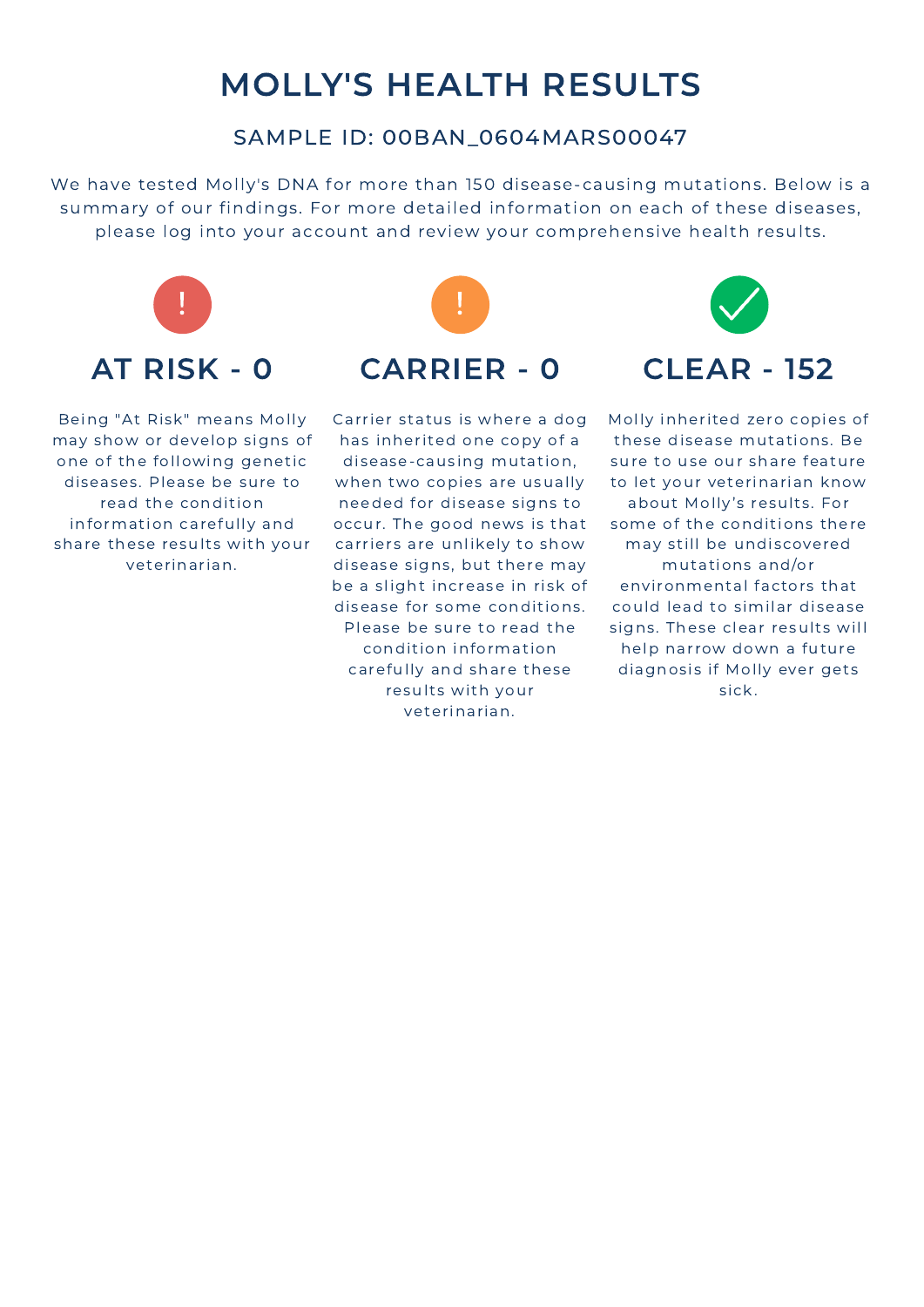## MOLLY'S TRAITS

#### SAMPLE ID: 00BAN\_0604MARS00047

| <b>Furnishings</b>                                                                         | Molly carries the gene for 'furnishings', which means they are likely to have a<br>fuzzy beard and eyebrows. This trait is commonly associated with terriers, but is<br>carried by many other breeds as well, including the Poodle. It may also have<br>come from many generations back in their ancestry.                                    |
|--------------------------------------------------------------------------------------------|-----------------------------------------------------------------------------------------------------------------------------------------------------------------------------------------------------------------------------------------------------------------------------------------------------------------------------------------------|
| <b>Coat Color</b><br><b>Subtypes</b><br>Genotype: at/a m/<br>$m h/h S$ /sp                 | Molly carries one copy of the gene for white spotting so might have a fair bit of<br>white in their coat. (Did you know white is not a color but a lack of pigment<br>which acts to cover up a dog's natural base color?)                                                                                                                     |
| <b>Coat Color Main</b><br><b>Possibilities</b><br>Genotype: at/a e/e<br>KB/ky, kbr/ky I/wt | Molly appears to be a yellow or tan color. Dogs with this result can actually<br>show colors from white all the way to deep red. (Did you know because your dog<br>has this genotype, they cannot make black pigment in their coats, so won't<br>have even a single black hair?)                                                              |
| <b>Leg Length</b><br><b>Genotype: DD</b>                                                   | Molly's legs should be relatively long in length, based on this marker (though<br>there can be other genes that affect leg length). Did you know different dogs<br>can have different leg lengths even if they are the same breed?                                                                                                            |
| <b>Ear Carriage</b><br><b>Genotype: CC</b>                                                 | A lot of factors can decide the shape of a dog's ear. But as far as we can tell,<br>Molly probably has 'drop' or floppy ears. This type of ear is dominant, needing<br>only one copy of the gene to show it. That's why it's so common in mixed breed<br>dogs. Common breeds with drop ears include hounds, Labrador, Poodle and<br>spaniels. |
| <b>Furnishings</b>                                                                         | Molly carries the gene for 'furnishings', which means they are likely to have a<br>fuzzy beard and eyebrows. This trait is commonly associated with terriers, but is<br>carried by many other breeds as well, including the Poodle. It may also have<br>come from many generations back in their ancestry.                                    |
| <b>Coat Color</b><br><b>Subtypes</b><br>Genotype: at/a m/<br>$m h/h S$ /sp                 | Molly carries one copy of the gene for white spotting so might have a fair bit of<br>white in their coat. (Did you know white is not a color but a lack of pigment<br>which acts to cover up a dog's natural base color?)                                                                                                                     |
| <b>Coat Color Main</b><br><b>Possibilities</b><br>Genotype: at/a e/e<br>KB/ky, kbr/ky I/wt | Molly appears to be a yellow or tan color. Dogs with this result can actually<br>show colors from white all the way to deep red. (Did you know because your dog<br>has this genotype, they cannot make black pigment in their coats, so won't<br>have even a single black hair?)                                                              |
| Leg Length<br><b>Genotype: DD</b>                                                          | Molly's legs should be relatively long in length, based on this marker (though<br>there can be other genes that affect leg length). Did you know different dogs<br>can have different leg lengths even if they are the same breed?                                                                                                            |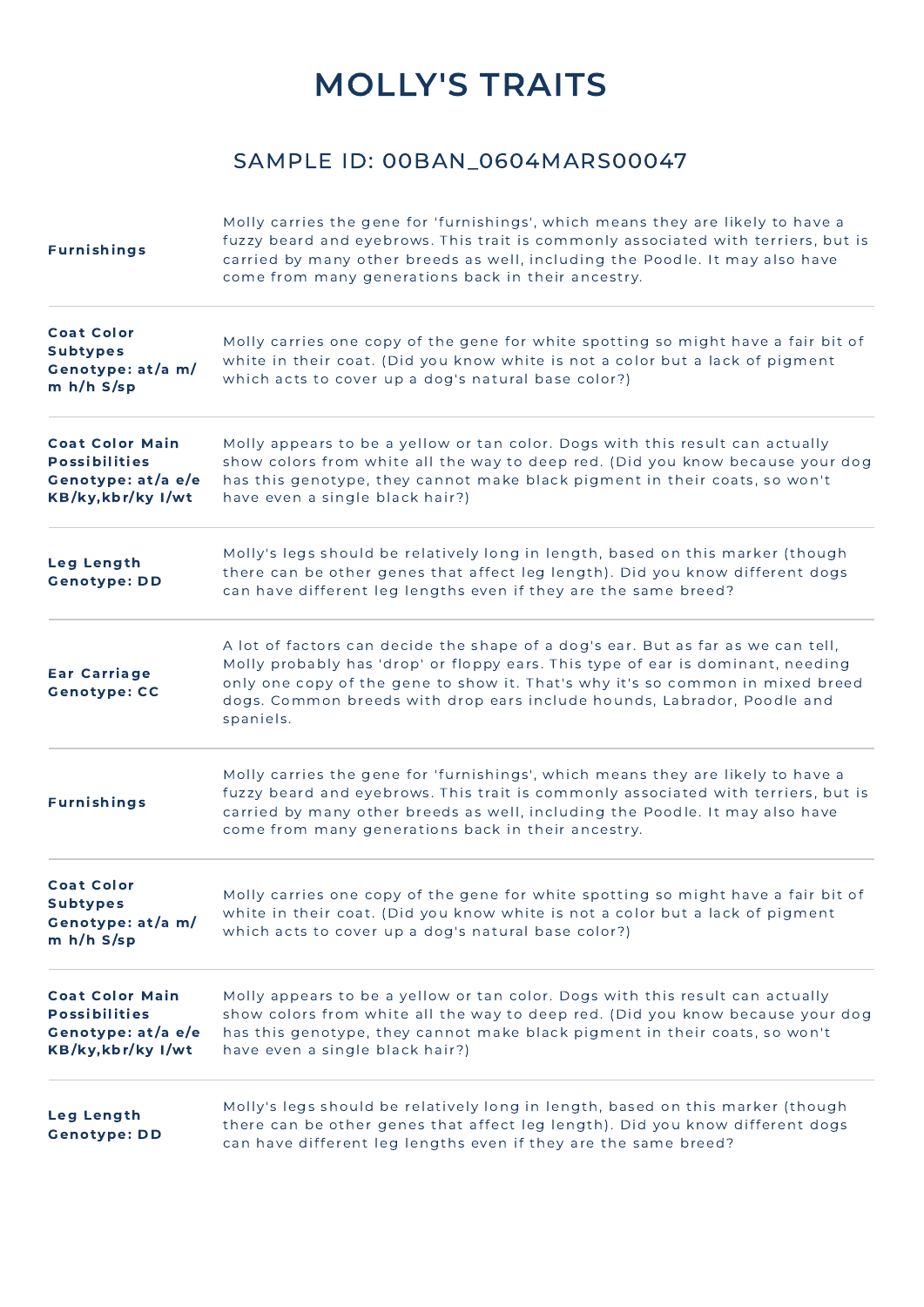## MOLLY'S TRAITS CONTINUED

#### SAMPLE ID: 00BAN\_0604MARS00047

| Leg Length<br><b>Genotype: DD</b>                               | Molly's legs should be relatively long in length, based on this marker (though<br>there can be other genes that affect leg length). Did you know different dogs<br>can have different leg lengths even if they are the same breed?                                                                                                            |
|-----------------------------------------------------------------|-----------------------------------------------------------------------------------------------------------------------------------------------------------------------------------------------------------------------------------------------------------------------------------------------------------------------------------------------|
| <b>Ear Carriage</b><br><b>Genotype: CC</b>                      | A lot of factors can decide the shape of a dog's ear. But as far as we can tell,<br>Molly probably has 'drop' or floppy ears. This type of ear is dominant, needing<br>only one copy of the gene to show it. That's why it's so common in mixed breed<br>dogs. Common breeds with drop ears include hounds, Labrador, Poodle and<br>spaniels. |
| <b>Tail Length</b><br><b>Genotype: CC</b>                       | Molly likely was born with a long tail - although the exact length can vary from<br>dog to dog. Long tails are sometimes known as 'coffee table clearers'. (If you've<br>ever seen a long-tailed dog get excited near one, you'll know exactly why.)                                                                                          |
| <b>Base Pigment</b><br>Color<br><b>Genotype: B/B</b>            | Molly carries the gene for the 'expression' of black pigment. This means that<br>even though their overall coat color may not be black, they are still able to<br>make black pigment. They will also likely have black around their eyes, a black<br>nose, and may even have black pads on their feet.                                        |
| <b>Coat Length and</b><br><b>Type</b><br><b>Genotype: TT TT</b> | Molly's coat is probably wiry and curly. Did you know this is because they show<br>two copies of the gene for curl? If they'd shown one, their coat would be long<br>and wavy.                                                                                                                                                                |
| <b>Tail Length</b><br><b>Genotype: CC</b>                       | Molly likely was born with a long tail - although the exact length can vary from<br>dog to dog. Long tails are sometimes known as 'coffee table clearers'. (If you've<br>ever seen a long-tailed dog get excited near one, you'll know exactly why.)                                                                                          |
| <b>Base Pigment</b><br>Color<br><b>Genotype: B/B</b>            | Molly carries the gene for the 'expression' of black pigment. This means that<br>even though their overall coat color may not be black, they are still able to<br>make black pigment. They will also likely have black around their eyes, a black<br>nose, and may even have black pads on their feet.                                        |
| <b>Coat Length and</b><br><b>Type</b><br><b>Genotype: TT TT</b> | Molly's coat is probably wiry and curly. Did you know this is because they show<br>two copies of the gene for curl? If they'd shown one, their coat would be long<br>and wavy.                                                                                                                                                                |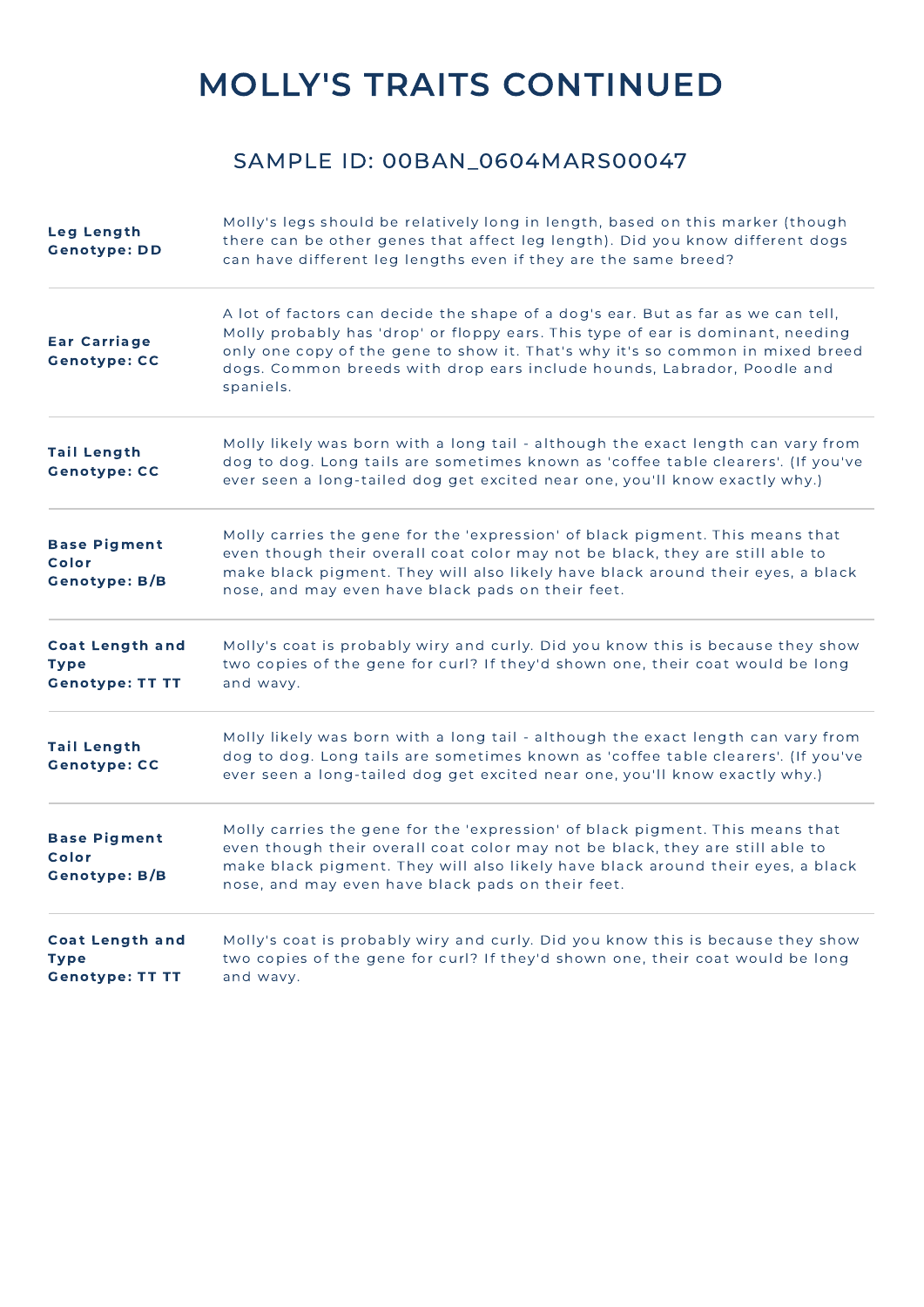## IDEAL WEIGHT

#### SAMPLE ID: 00BAN\_0604MARS00047

Based on our findings, we've calculated that Molly's ideal, adult weight should be:



We've factored everything we know about Molly in predicting a healthy, adult weight. However environmental factors such as the nutrition of Molly's mom during pregnancy and nursing, Molly's nutrition during critical growth months, illness/parasites/ticks/fleas, and exercise levels can affect the actual weight of Molly.

#### CALCULATING WEIGHT

Our weight-predictive algorithm uses a combination of the following to calculate Molly's ideal, adult weight:

- The published weight ranges of more than 200 purebred dogs.
- The observed weights of purebred dogs, each with an ideal Body Condition Score, from the Banfield® Pet Hospital database.
- . Breeds the WISDOM PANEL<sup>™</sup> test analysis has identified that reflect a dog's true heritage and genetic complexity.
- A genetic algorithm based on mixed-breed data that calculates the contribution of each set of chromosomal genetic markers.

#### ENVIRONMENTAL EFFECTS ON WEIGHT

A dog's early life is very important in determining how they will grow and develop. They can fail to reach their ideal weight for a number of reasons, including the diet of their mother during pregnancy and nursing (as well as their own diet as puppies). Illness and disease can play a part too, as can having parasites like roundworms or fleas and ticks. For dogs who are adopted after they are fully-grown, it may be harder to find the historical background on these factors.

Maintaining a healthy weight is a key factor in Molly having a long and healthy life.